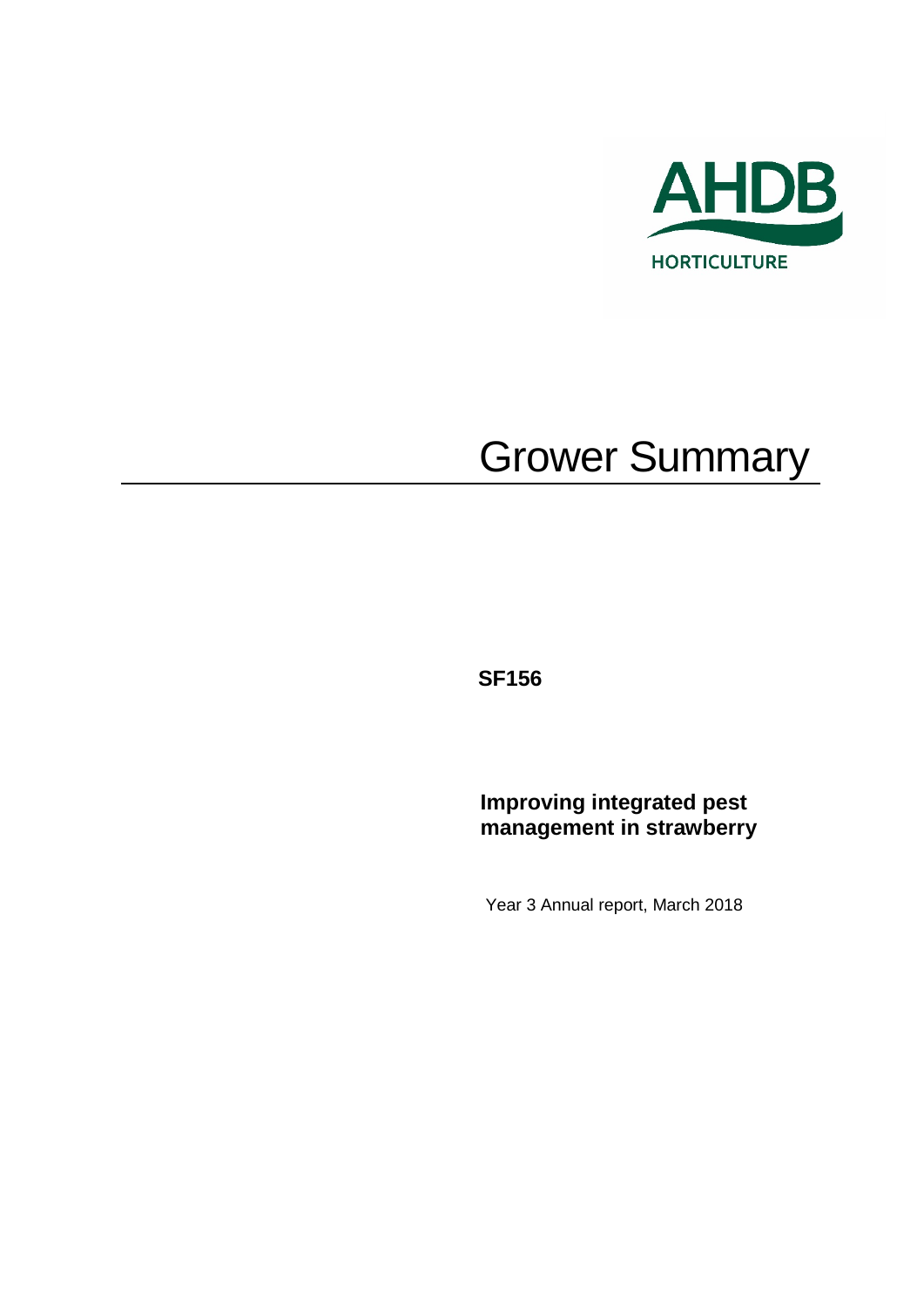| <b>Project title:</b>           | Improving integrated pest management in strawberry                                                                                                                                                                                                                                                                                                                                                                      |
|---------------------------------|-------------------------------------------------------------------------------------------------------------------------------------------------------------------------------------------------------------------------------------------------------------------------------------------------------------------------------------------------------------------------------------------------------------------------|
| Project number:                 | SF 156                                                                                                                                                                                                                                                                                                                                                                                                                  |
| <b>Project leader:</b>          | Michelle Fountain, NIAB-EMR, New Road, East Malling, Kent<br><b>ME19 6BJ</b>                                                                                                                                                                                                                                                                                                                                            |
| <b>Report:</b>                  | Year 3 Annual report, March 2018                                                                                                                                                                                                                                                                                                                                                                                        |
| <b>Previous report:</b>         | Year 2 Annual Report, March 2017                                                                                                                                                                                                                                                                                                                                                                                        |
| Key staff:                      | Jerry Cross, Jean Fitzgerald, Chantelle Jay, Phil Brain, Adrian<br>Harris, Luca Csokay, Francesco Maria Rogai, Glen Powell<br>(NIAB-EMR); Steve Edgington, (CABI); William Kirk, (Keele<br>University); Clare Sampson (Russell IPM); David Hall, Dudley<br>Farman (NRI); Tom Pope, Juliane Graham, Rosie Homer, Rob<br>Graham, Charlotte Rowley (Harper Adams University); Robert<br>Irving (ADAS), Neil Audsley (Fera) |
| Location of project:            | NIAB EMR                                                                                                                                                                                                                                                                                                                                                                                                                |
| <b>Industry Representative:</b> | Louise Sutherland, Freiston Associates Ltd.                                                                                                                                                                                                                                                                                                                                                                             |
| Date project commenced:         | 01 April 2015                                                                                                                                                                                                                                                                                                                                                                                                           |
| Date project completed          | 31 March 2020                                                                                                                                                                                                                                                                                                                                                                                                           |
| (or expected completion date)   |                                                                                                                                                                                                                                                                                                                                                                                                                         |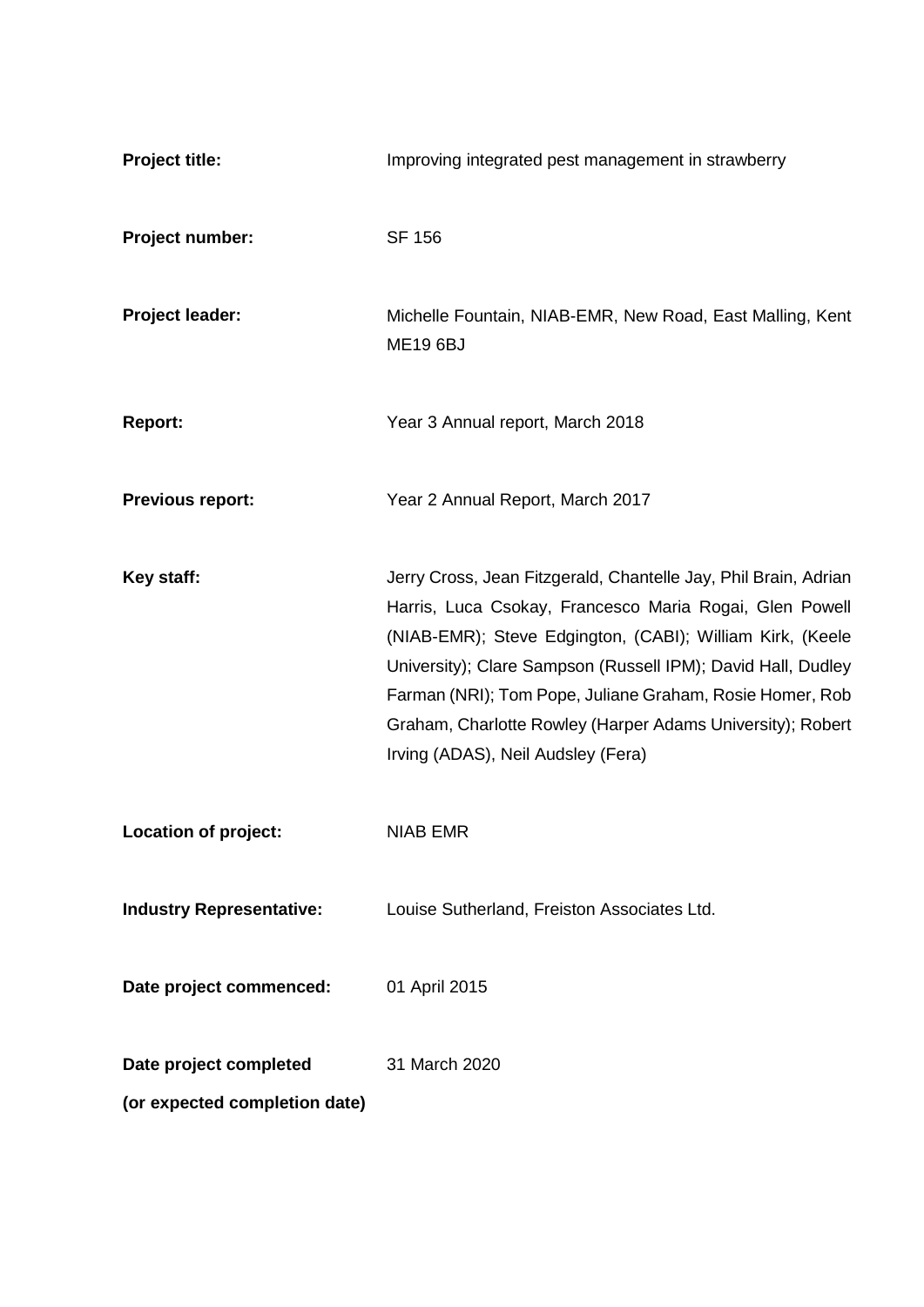#### **DISCLAIMER**

*While the Agriculture and Horticulture Development Board seeks to ensure that the information contained within this document is accurate at the time of printing, no warranty is given in respect thereof and, to the maximum extent permitted by law the Agriculture and Horticulture Development Board accepts no liability for loss, damage or injury howsoever caused (including that caused by negligence) or suffered directly or indirectly in relation to information and opinions contained in or omitted from this document.* 

*© Agriculture and Horticulture Development Board [2018]. No part of this publication may be reproduced in any material form (including by photocopy or storage in any medium by electronic mean) or any copy or adaptation stored, published or distributed (by physical, electronic or other means) without prior permission in writing of the Agriculture and Horticulture Development Board, other than by reproduction in an unmodified form for the sole purpose of use as an information resource when the Agriculture and Horticulture Development Board or AHDB Horticulture is clearly acknowledged as the source, or in accordance with the provisions of the Copyright, Designs and Patents Act 1988. All rights reserved.*

*All other trademarks, logos and brand names contained in this publication are the trademarks of their respective holders. No rights are granted without the prior written permission of the relevant owners.* 

*[The results and conclusions in this report are based on an investigation conducted over a one-year period. The conditions under which the experiments were carried out and the results*  have been reported in detail and with accuracy. However, because of the biological nature of *the work it must be borne in mind that different circumstances and conditions could produce different results. Therefore, care must be taken with interpretation of the results, especially if they are used as the basis for commercial product recommendations.]*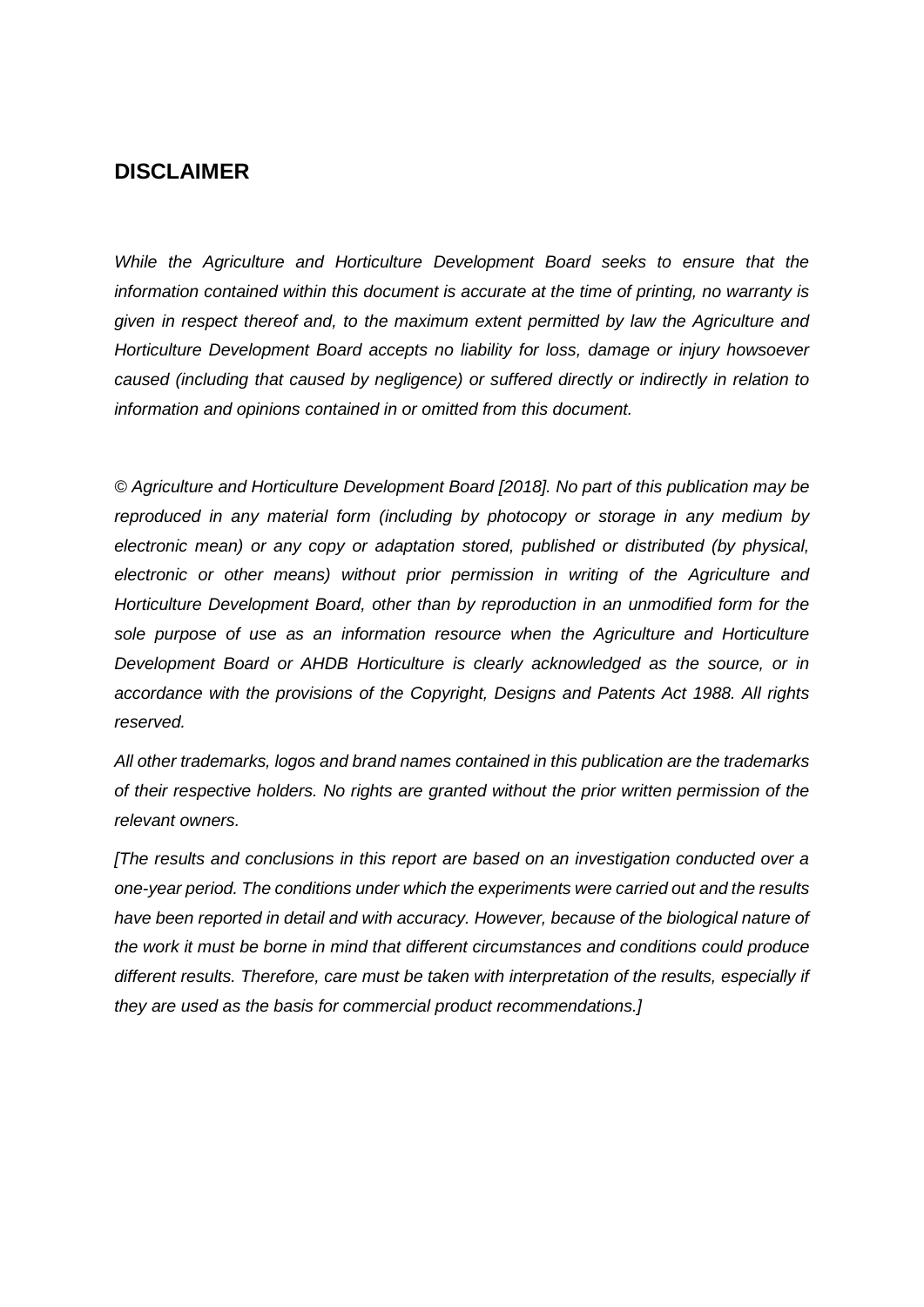## **GROWER SUMMARY**

This project addresses the main pest problems reported by the UK strawberry industry, except for spotted wing drosophila (SWD), which is covered in other projects. Within this project, it is planned to work on five objectives over the five year duration:

- 1. Develop effective biological methods for managing western flower thrips, *Frankliniella occidentalis* (WFT), compatible with pesticide use against SWD, improve the reliability of biocontrol of WFT with predatory mites, and develop effective approaches to the use of entomopathogenic fungi (EPF) for control of WFT.
- 2. Refine pest control programmes on strawberry, integrating pesticides with phytoseiid mites.
- 3. Develop IPM compatible controls for European tarnished plant bug (*Lygus rugulipennis*), common green capsid (*Lygocoris pabulinus*)*,* and strawberry blossom weevil (*Anthonomus rubi*).
- 4. Improve insecticide control of the potato aphid, *Macrosiphum euphorbiae,* so as to be more compatible with IPM programmes.
- 5. Improve the control of aphids through the growing season.

For ease of reading, this Grower Summary report is split into sections for each of the objectives being worked upon. In Year 3 of the project, Objectives 1, 2, 3, 4 and 5 were worked on and are reported here.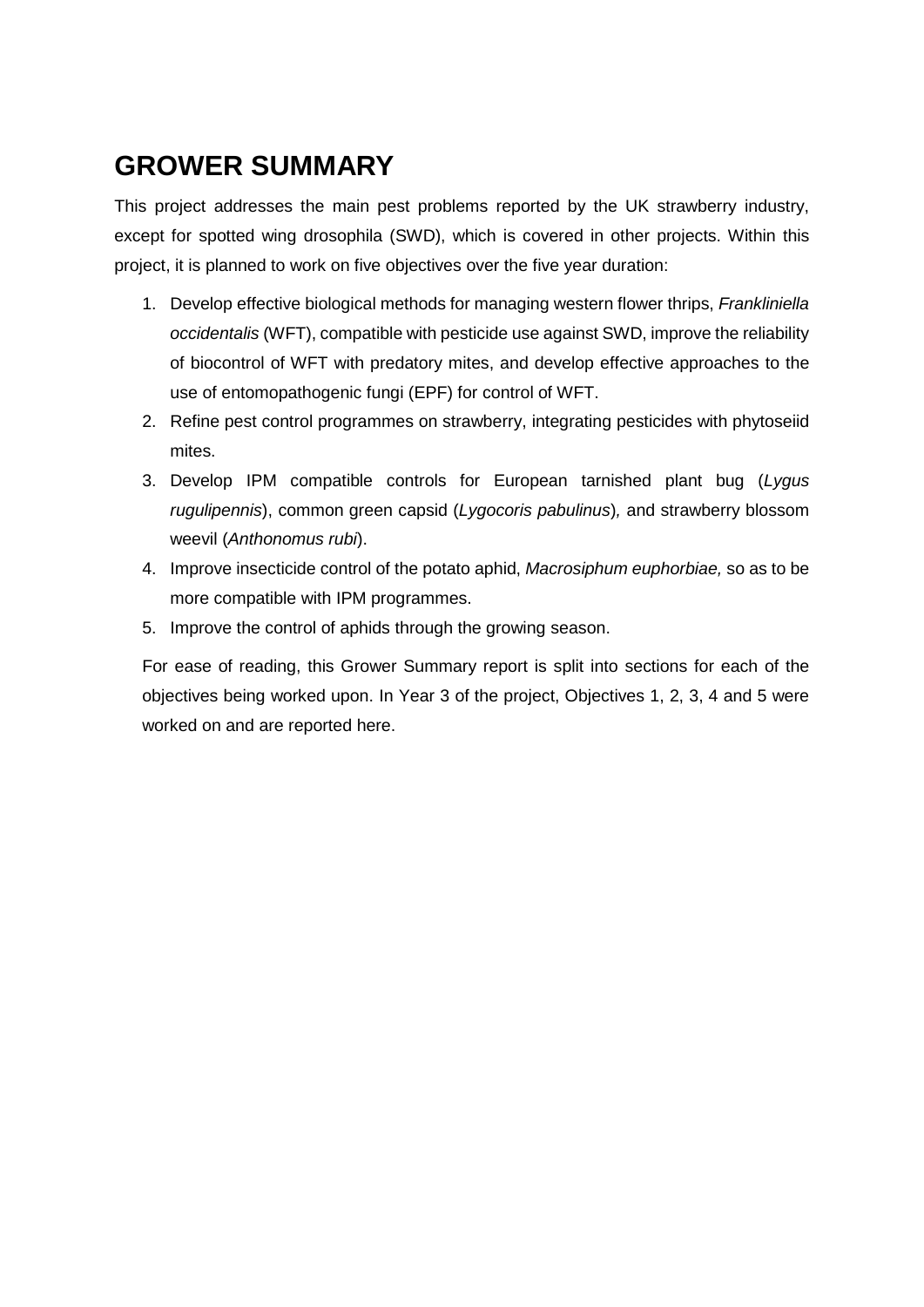## **Western flower thrips**

**Objective 1 - Develop effective biological methods for managing western flower thrips,** *Frankliniella occidentalis* **(WFT), compatible with pesticide use against SWD, improve the reliability of biocontrol of WFT with predatory mites, and develop effective approaches to the use of entomopathogenic fungi (EPF) for control of WFT.**

In Year 3 of the project, the work on WFT was broken into Tasks 1.1 and 1.2

*Task 1.1. Develop and determine the efficacy and ease of use of the prototype extraction device for WFT and the predatory mite Neoseiulus cucumeris in commercial strawberry crops, by agronomist and growers*

*Task 1.2. Determine the distribution of Neoseiulus cucumeris on commercial strawberry plants after their introduction for WFT management*

#### **Headlines**

- An extraction device has been developed to improve the level of detection of both WFT and predator numbers in strawberry plants.
- The presence of WFT as prey in strawberry plants increases the number *of N. cucumeris* on flowers and button fruits.

#### **Background and expected deliverables**

#### *Task 1.1.*

In 2015, methyl isobutyl ketone (MIK) was shown to be effective as a fumigant to extract arthropods from button fruit, with higher numbers recorded by extraction compared to 'by eye' assessments of flowers or fruits (see 2016 Annual Report). Three prototype monitoring devices, making use of this fumigant extraction method, were constructed. Based on grower/advisor feedback on the different designs and prototypes, a 'Tupperware' type device was chosen for further development based on its robustness, ease of use, and transparency. A few modifications were required, and to increase the ease of counting, a segmented counting surface was included.

Following initial laboratory studies to assess the efficacy of the device in extracting thrips and mites from flowers and fruit, further laboratory experiments were carried out in the summer and autumn of 2017 to achieve a more thorough calibration of the device with *N. cucumeris*. Field studies were also carried out during the summer by agronomists and growers to explore the efficacy and ease of use of the extraction device in commercial strawberry crops.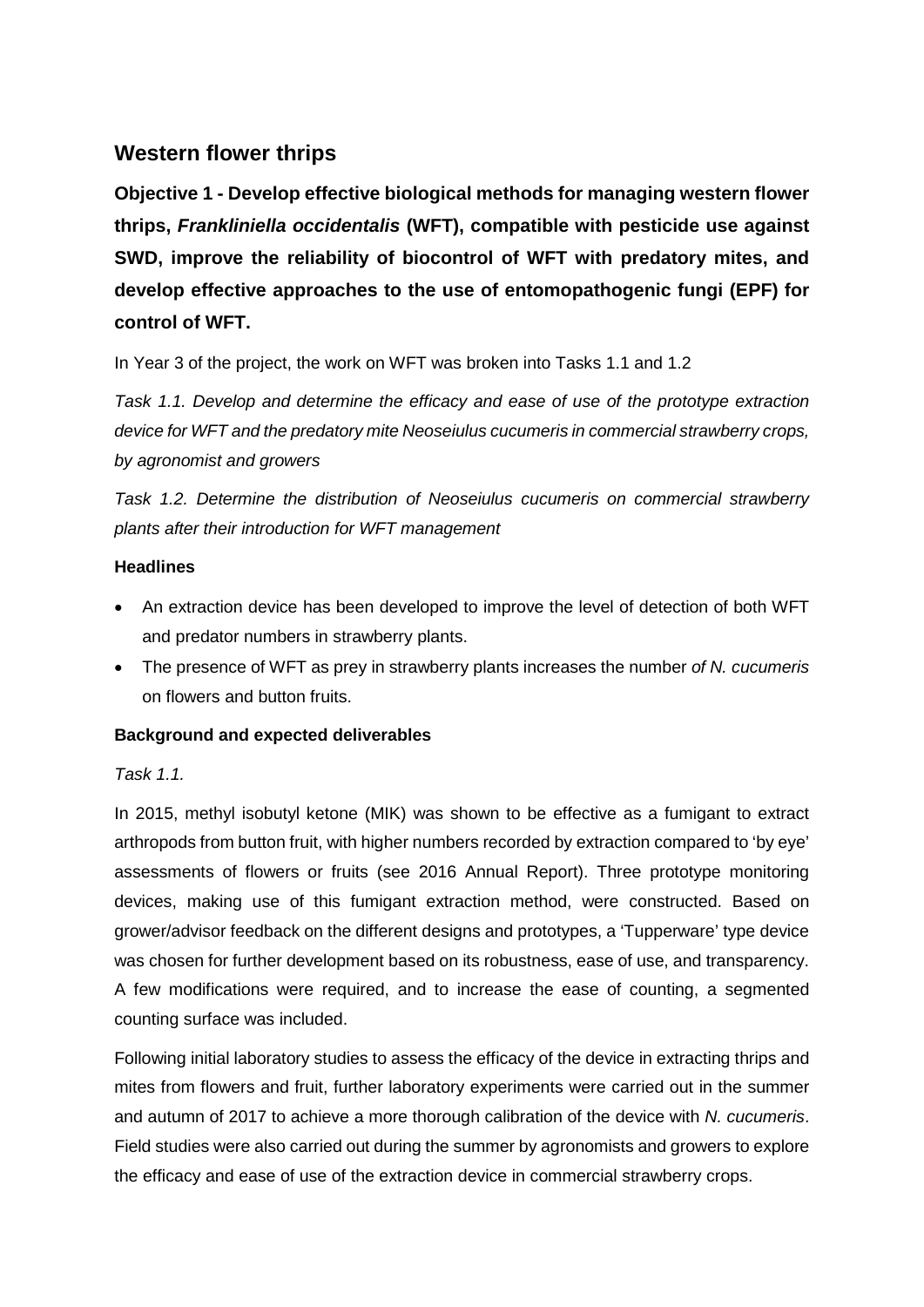#### *Task 1.2.*

In 2016, when multiple releases of high numbers of *N. cucumeris* were made in small field plots, very few predators were recovered from flowers or button fruit after release. Some commercial growers have also reported finding very few or no predators in flowers or on fruit after multiple releases. In order to make rational decisions on release and sampling strategies for *N. cucumeris*, it is important to determine whether the mites are present on other parts of the plant, or if they are not surviving in the crop. In the first year of the project, the scientists recorded numbers of thrips and *N. cucumeris* on different aged flowers and fruits but did not record numbers on other plant parts. It is important to understand mite distribution on the plants as results will guide more effective sampling strategies, including the effective use of the prototype extraction device. Two experiments were set up to address the questions: Where do the mites disperse to when released onto the plant? What is the best plant part to sample to assess populations? Does the presence of WFT on the plants affect distribution of *N. cucumeris*? Is there a diurnal pattern of movement of *N. cucumeris* on strawberry button fruits and flowers?

#### **Summary of the project and main conclusions**

#### *Task 1.1.*

In laboratory experiments, single or groups of 10 button fruits were inoculated with known numbers of *N. cucumeris*. Mites were then extracted using the device containing MIK for 20 minutes and then fruits were washed further with ethanol to remove any remaining mites.

In addition, field assays tested the efficacy of the MIK and extraction device. Fruits were initially inspected using a hand lens, then arthropods extracted with the MIK in the extraction device before washing the fruit back in the laboratory with ethanol to remove further arthropods.

In the laboratory, from individual fruits placed in the extraction there was a close correlation between the numbers of N. cucumeris released and the numbers recovered (R<sup>2</sup>=0.987) which indicated that around 57% of the mites that are actually present on the fruit were recovered.

When groups of 10 fruit were inoculated, the same calibration revealed that the device extracted about 60% of mites present on the fruit  $(R^2=0.993)$ .

In the field test, no *N. cucumeris* could be seen on the fruit using a hand lens. However, the device recovered 27% of mites from button fruit and 5% from flowers. It was also possible to assess the presence of other arthropods on button fruit and flowers using the device. 68% and 81% of WFT were extracted using the device from button fruit and flowers, respectively.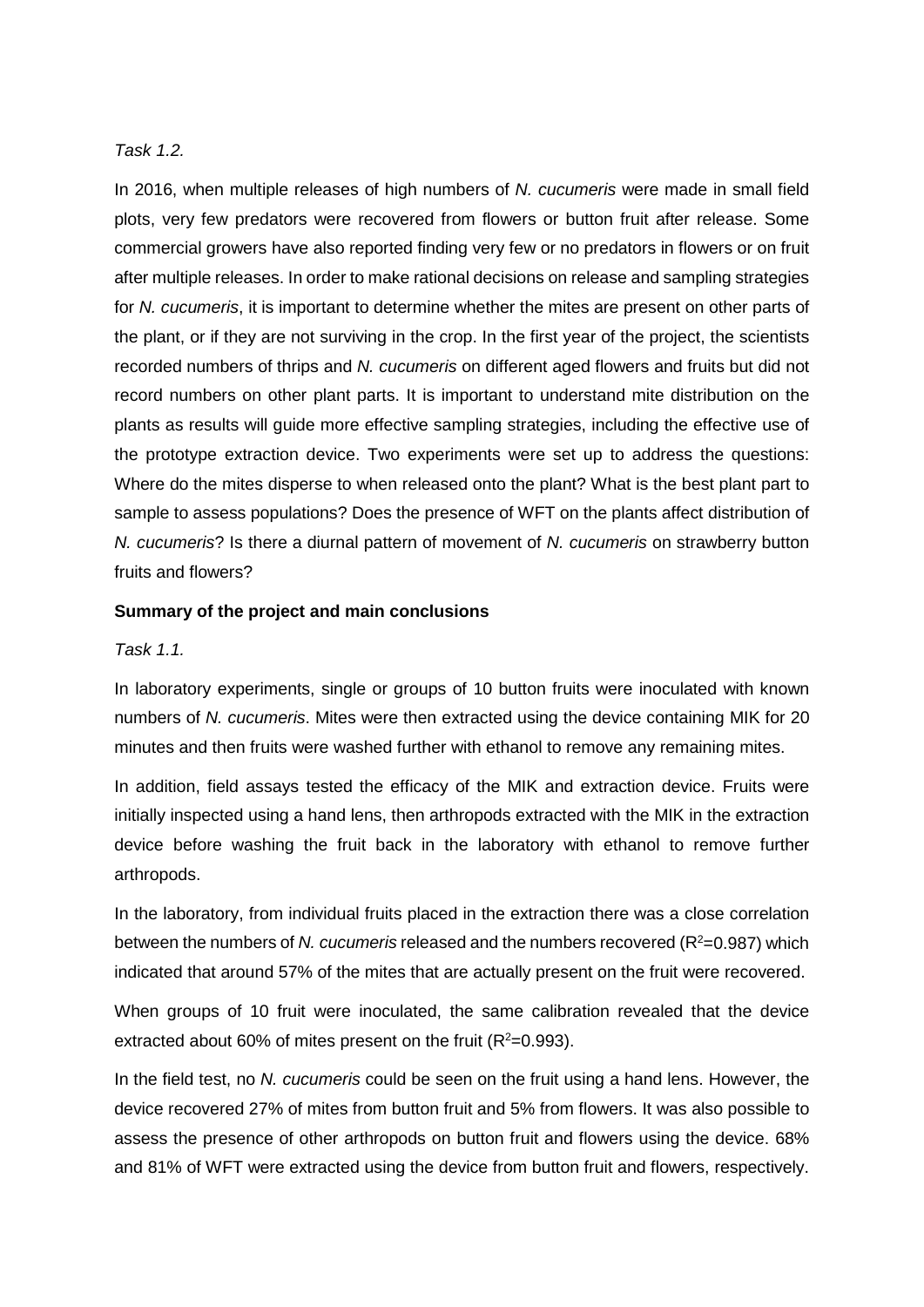The extraction device also increased detection of *Orius* on both button fruit (direct observation 26%; extraction device 85%) and flowers (direct observation 55%; extraction device 94%).

Hence the device can be used to make estimates of *N. cucumeris* in the field giving approximately 30% and 5% of the actual numbers present on fruit and flowers, respectively.

#### *Task 1.2.*

In a glasshouse experiment, to assess the distribution of *N. cucumeris* on strawberry plants after release, eighteen plants were placed in each of two glasshouse compartments at NIAB EMR. WFT from laboratory cultures were released onto plants in one compartment at approximately 20 mixed stages per plant; the second compartment had no WFT released. Five days after WFT release *N. cucumeris,* from a commercial supplier, was released onto each plant in both compartments at a rate of ~200 mites per plant. One, four and seven days after release, six plants were randomly selected from each treatment. Numbers of each plant part at the time of sampling were recorded and the plants were destructively sampled in the glasshouse; all plant parts were separated into closed containers. Plant parts assessed were: old leaves, recently expanded leaves, folded leaves, flowers, button fruit, remaining fruit, developing fruit clusters and the crown. In addition, a sample of the *N. cucumeris* carrier material from the leaf surfaces of each plant was taken. Numbers of *N. cucumeris* and WFT were counted from the different plant parts to assess distribution over the plant after release and the data analysed to determine if there were differences in *N. cucumeris* distribution when prey was present.

Results showed that, as in earlier studies, most WFT were found on the strawberry flowers and fruits. Most *N. cucumeris* had dispersed from the carrier material within one day of release, but around 50% of the total numbers of mites released were not recorded on the plants. *N. cucumeris* were recorded on all assessed plant parts but there were low numbers on the leaf samples. In the overall analyses of the results the presence of prey affected the distribution of *N. cucumeris* on the plants; there were significantly higher numbers of *N. cucumeris* on both flowers and fruits in the treatment where WFT had been released. These results confirmed earlier work that button fruit were the most effective plant parts to assess populations of *N. cucumeris* in the crop and highlights that the presence of prey (WFT) has a significant effect on the distribution of the predator.

In a following field experiment on a commercial crop to determine if there is a diurnal pattern of movement of *N. cucumeris* over the plant, several introductions of *N. cucumeris* were made. Data loggers were used to record temperature and humidity throughout the experimental period, and the photosynthetically active light levels (400-700 nm) were also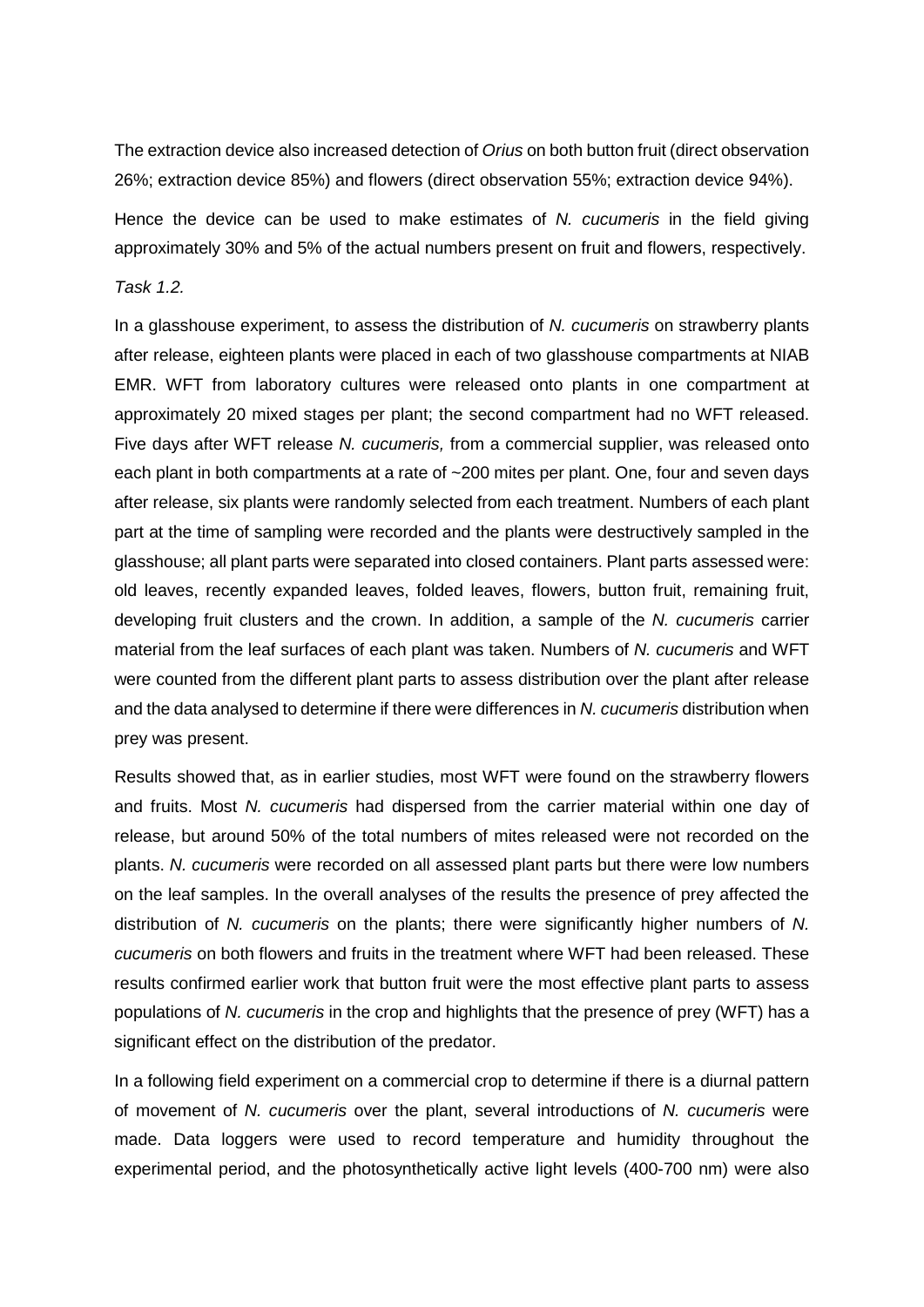monitored. Button fruit and flower samples were taken five times during the day; 09.00; 12.00; 15.00; 18.00 and 21.00. Sampling was repeated on three days, with a one day gap between the first two samples and a four day gap between the second and third sample to allow the plants to recover and produce more open flowers and button fruits. Each assessment unit consisted of 10 flowers or 10 button fruit. These bulk samples were collected into ethanol and arthropods were extracted using our standard laboratory washing technique. Numbers of *N. cucumeris,* thrips adults and larvae and *Orius* adults and nymphs were counted. Arthropods recorded on the sample units in relation to sampling time and date, position within the tunnel, and environmental conditions (mean temperature and mean light intensity for the 60 mins before each sample) were analysed.

There was a diurnal pattern of movement of arthropods on strawberry. In the overall statistical analyses of the data, the mean temperature in the hour prior to sampling significantly affected the number of arthropods recorded in samples of flowers and button fruits. No other variable tested had any effect on arthropod distribution. Numbers of *N. cucumeris* declined by around 3% for every 1°C increase in mean temperature calculated per hour, over the range recorded in the experiment (18-33°C). Predatory *Orius* adults and WFT adults were recorded in higher numbers as the mean temperature increased whereas WFT larvae decreased in abundance. Numbers of *N. cucumeris* are likely to be lower in flowers and button fruit at higher temperatures. Therefore if very low numbers are recorded in samples it would be worth revisiting the plantation when temperatures have decreased to confirm establishment of the predator.

#### **Financial benefits**

Western flower thrips (*Frankliniella occidentalis*) causes bronzing of fruit. It has become difficult to control because of resistance to crop protection products and a lack of effective alternative biological controls. Financial losses can be high, exceeding £15m to the UK industry alone in 2013. This project is testing new approaches to monitoring and control of WFT whilst maintaining control of other pests, particularly by conserving and improving efficacy of introduced arthropod biocontrol agents and entomopathogenic fungi in the crop.

#### **Action points for growers**

• Sample button fruit to determine establishment of *N. cucumeris* in the crop.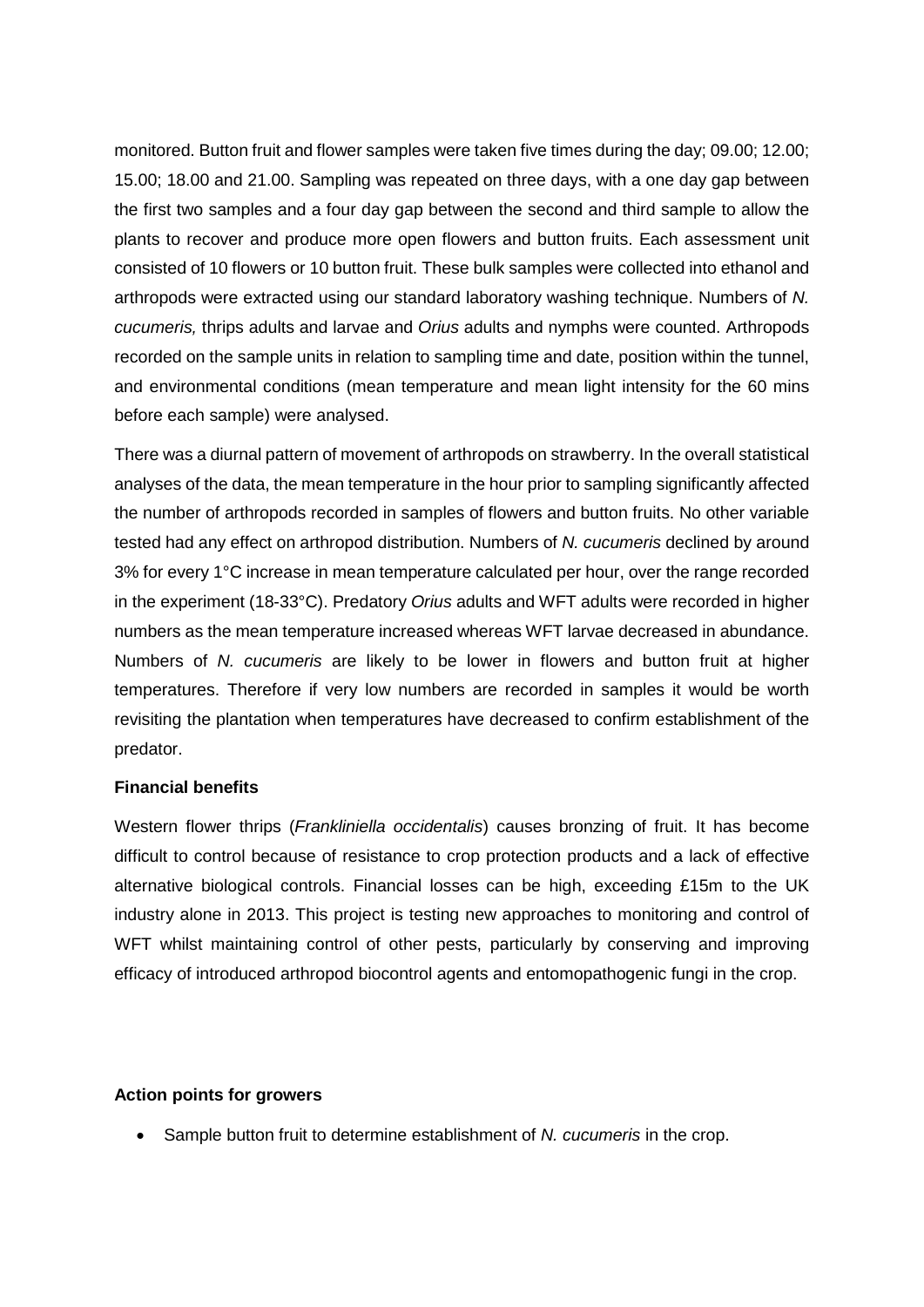- If temperatures are high, it is likely that fewer *N. cucumeris* will be found in the fruitlets and flowers and re-sampling to ascertain establishment may be needed.
- Avoid sampling for *N. cucumeris* in the mid-day heat.
- Sample mid-aged flowers to determine thrips numbers in the crop.
- Consider reducing the number of repeated applications of tank mixes of plant protection products as these may be harmful to introduced *N. cucumeris*.
- Careful thought needs to be given to the tank mixes used, ensuring that thrips and tarsonemid control is achieved early before SWD enters the crop and requires treatment.
- Reduce use of crop protection products where possible to ensure that *N. cucumeris* gains control of WFT before SWD control is needed.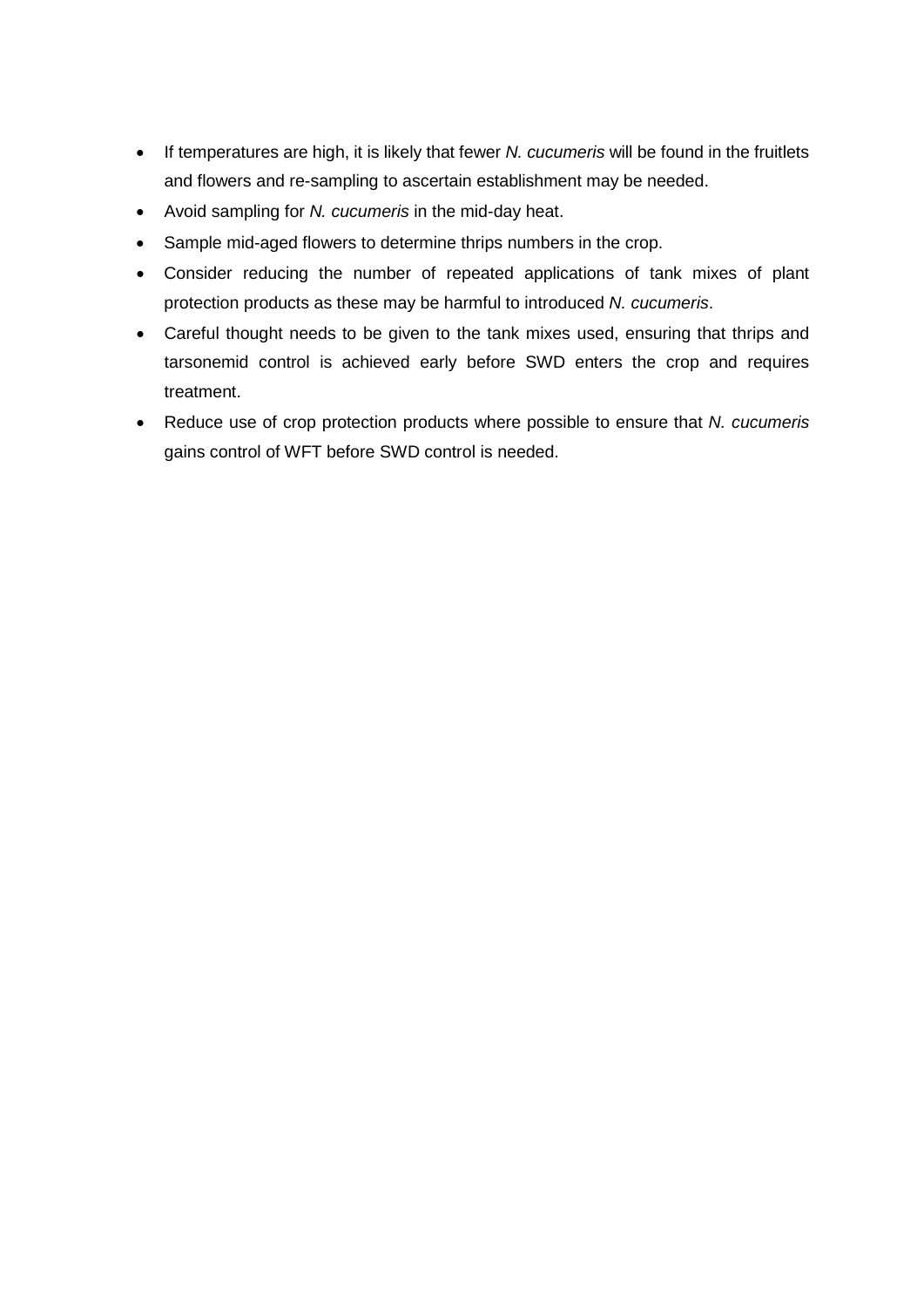### **Integrating pesticides with phytoseiid mites**

## **Objective 2 - Refine pest control programmes on strawberry, integrating pesticides with phytoseiid mites.**

In Year 3 of the project, the work on potato aphid concentrated on Task 2.2.

Task 2.2. In field, effect of insecticides commonly used to target spring aphids on the establishment of N. cucumeris, aphids and parasitoids

#### **Headline**

• Repeated applications of some fungicides can cause reductions of *N. cucumeris* numbers in the crop. This can be alleviated by further applications of *N. cucumeris.*

#### **Background and expected deliverables**

Predatory mites such as *Neoseiulus cucumeris* can form a very successful part of Integrated Pest Management (IPM). However, they can be vulnerable to plant protection products, including, potentially, fungicides. In addition, increased use of plant protection products against other pests, such as SWD, can potentially interfere with IPM. Although some plant protection products have been shown to be safe or only slightly harmful to *N. cucumeris* in single applications, in the field, products are applied multiple times, and in tank mixes. In Year 1 of the project, the scientists demonstrated that tank mixes of Nimrod/Teldor and Signum/Systhane and Aphox/Rovral had a detrimental effect on *N. cucumeris* numbers in strawberry. However, adverse effects were only statistically significant after the third spray application, suggesting that previous studies in the literature might have underestimated the toxicity of these products to *N. cucumeris* under normal commercial usage.

In Year 2, the science team tested Calypso (thiacloprid) and potassium bicarbonate+Activator90, products that the industry had suggested could be harmful to *N. cucumeris* over multiple applications or in tank mixes. These were compared to Nimrod+Teldor applications, a treatment tested in the previous year. We also tested whether a secondary addition of *N. cucumeris* could mitigate any effects of these spray treatments.

*N. cucumeris* were released onto strawberry plants before the trial began and three applications of plant protection products were applied, with assessment of adult and immature *N. cucumeris* numbers on button fruit made after each application. No evidence was found that Calypso, potassium bicarbonate+Activator90 or Nimrod+Teldor had a detrimental effect on *N. cucumeris* populations. An additional release of *N. cucumeris* after the second spray treatment led to an increase in adult *N. cucumeris* in the crop.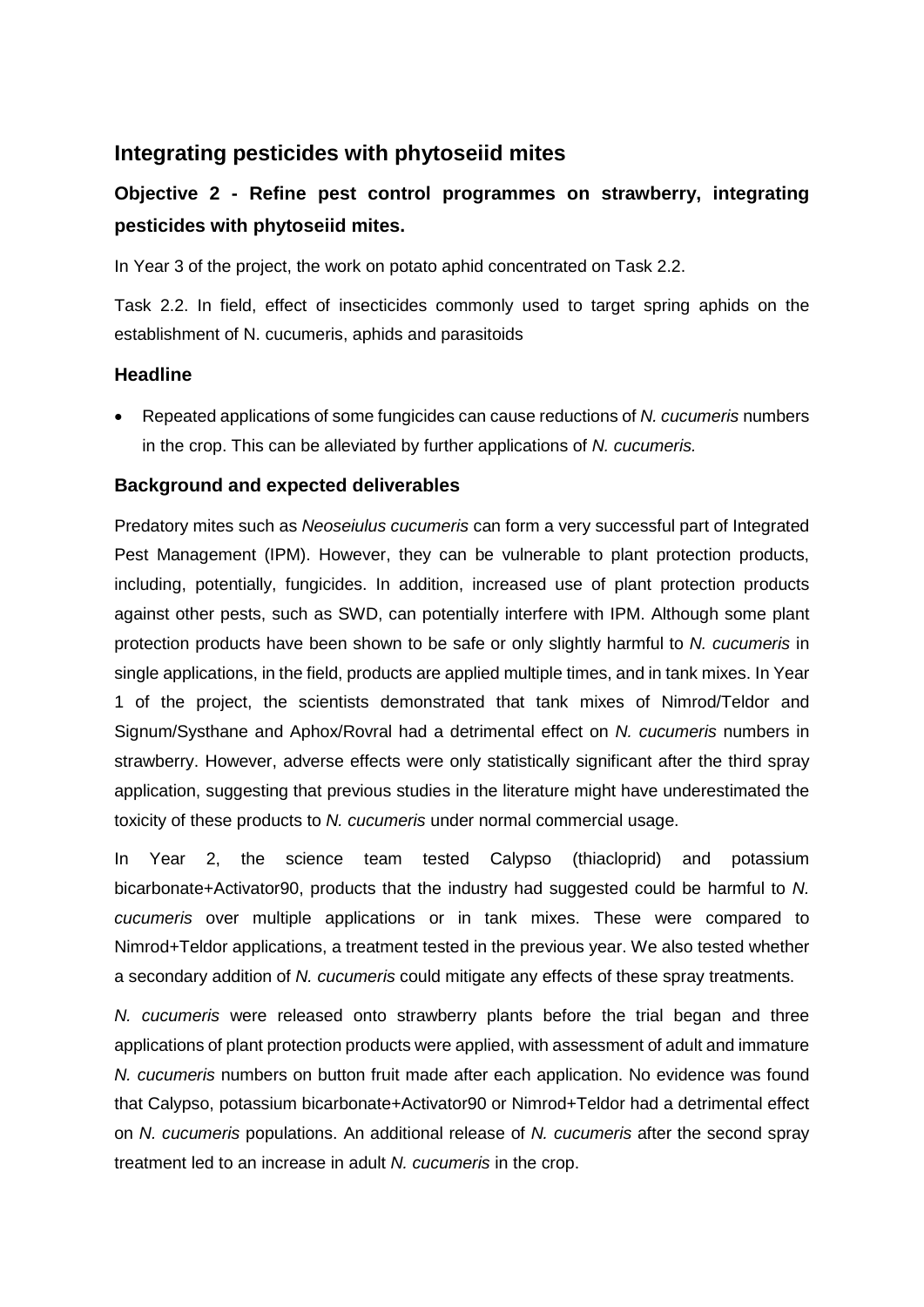Neither Calypso nor the secondary addition of *N. cucumeris* had a significant effect on thrips numbers. However, there were significantly lower numbers of thrips in the potassium bicarbonate+Activator90 treated plots compared to the water controls. The reason for this was not clear.

Data on the introduction of *N. cucumeris* following a pesticide application is generally based on laboratory side-effects tests and does not consider timing, temperature or leaf expansion. A study began in March 2018 to test, in-field, effects of insecticides commonly used to target spring aphids on the establishment of *N. cucumeris* and other potential predators in the crop.

#### **Summary of the project and main conclusions**

Results will be reported at the field meeting in 2018 and reported in full in the 2019 annual report.

#### **Financial benefits**

From a pest like western flower thrips (WFT), strawberry growers can typically lose 20% or more of their fruit. For a crop yielding 30 tonnes/ha, this equates to 6 tonnes/ha and at a value of £2,400 per tonne, losses of £14,400 per hectare.

Frequent introductions of high numbers of predatory mites such as *Neoseiulus cucumeris* are not only expensive to purchase, but costly to introduce by hand. Potential damage or disruption to the mites caused by the use of harmful fungicide mixes or other crop protection products will lead to reduced efficacy of control and hasten the onset of WFT induced damage, resulting in further financial losses.

It is therefore vital that growers are better informed of those fungicide mixes or other products which may have an adverse effect on the expensive predatory mites which have been introduced.

#### **Action points for growers**

- Consider reducing the number of repeated applications of tank mixes of plant protection products as these may be harmful to introduced *N. cucumeris*.
- Careful thought needs to be given to the tank mixes used, ensuring that thrips and tarsonemid mite control is achieved early before SWD enters the crop and requires treatment.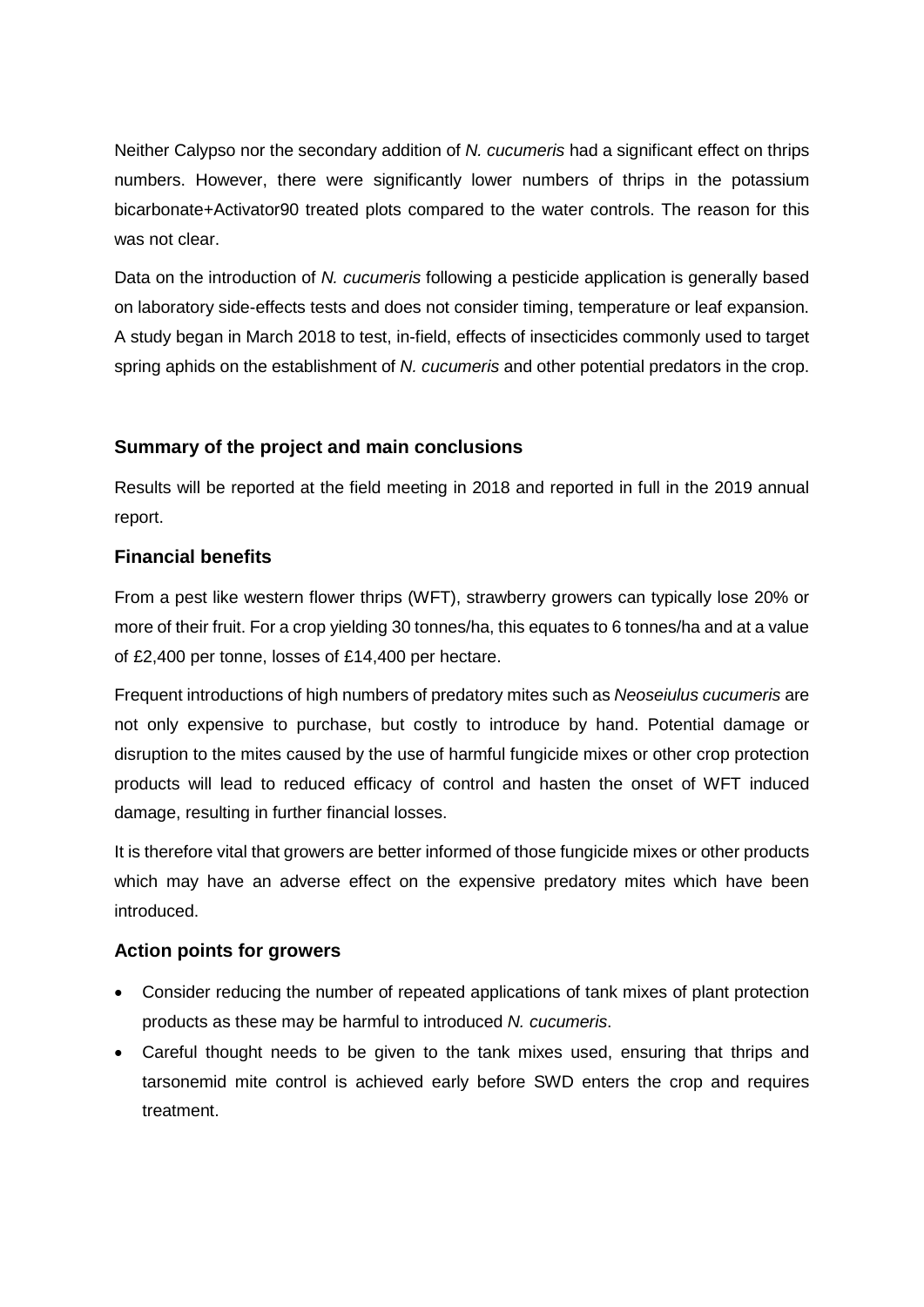## **IPM controls for capsids and blossom weevil**

**Objective 3. Develop IPM compatible controls for European tarnished plant bug (***Lygus rugulipennis***), common green capsid (***Lygocoris pabulinus***) and strawberry blossom weevil (***Anthonomus rubi***)**

In Year 3 of the project, the work on capsids was broken into Tasks 3.1 and 3.2

*Task 3.1. To investigate the potential of a multi-pheromone blue sticky trapping system for Lygus rugulipennis, Lygocoris pabulinus and Frankliniella occidentalis*

*Task 3.2. To investigate the potential of a push-pull system for control of capsids in strawberry*

#### **Headline**

• Some early success has been gained in reducing capsid numbers in strawberry crops using a novel 'push-pull system' of control.

#### **Background and expected deliverables**

#### *Task 3.1.*

In strawberry, western flower thrips, *Frankliniella occidentalis* (WFT), causes bronzing of the fruit. It has become difficult to control because of resistance to crop protection products and lack of effective alternative biological controls. Financial losses can be high, exceeding £15m to the UK industry alone in 2013. From June onwards European tarnished plant bug, *Lygus rugulipennis*, becomes a damaging pest of strawberry requiring routine control. Feeding in flowers and on green fruits can cause up to 80% crop loss, rendering production uneconomical. Traditional crop protection products used for control can disrupt biological control agents and increase residues in fruits. *Lygocoris pabulinus* (common green capsid) is also a damaging pest, which tends to be sporadic in appearance and locally distributed within the crop.

Blue sticky traps are currently employed for WFT control. These can be enhanced with a WFT aggregation pheromone, which can typically double the catch. If these could also be used in conjunction with capsid pheromones this would potentially provide in-crop control of potentially three pest species. *L. rugulipennis* is currently trapped using a *Lygus* sex pheromone lure within a green bucket trap and cover; catches, including of females, can be increased with the addition of the plant volatile phenylacetaldehyde (PAA). The trapping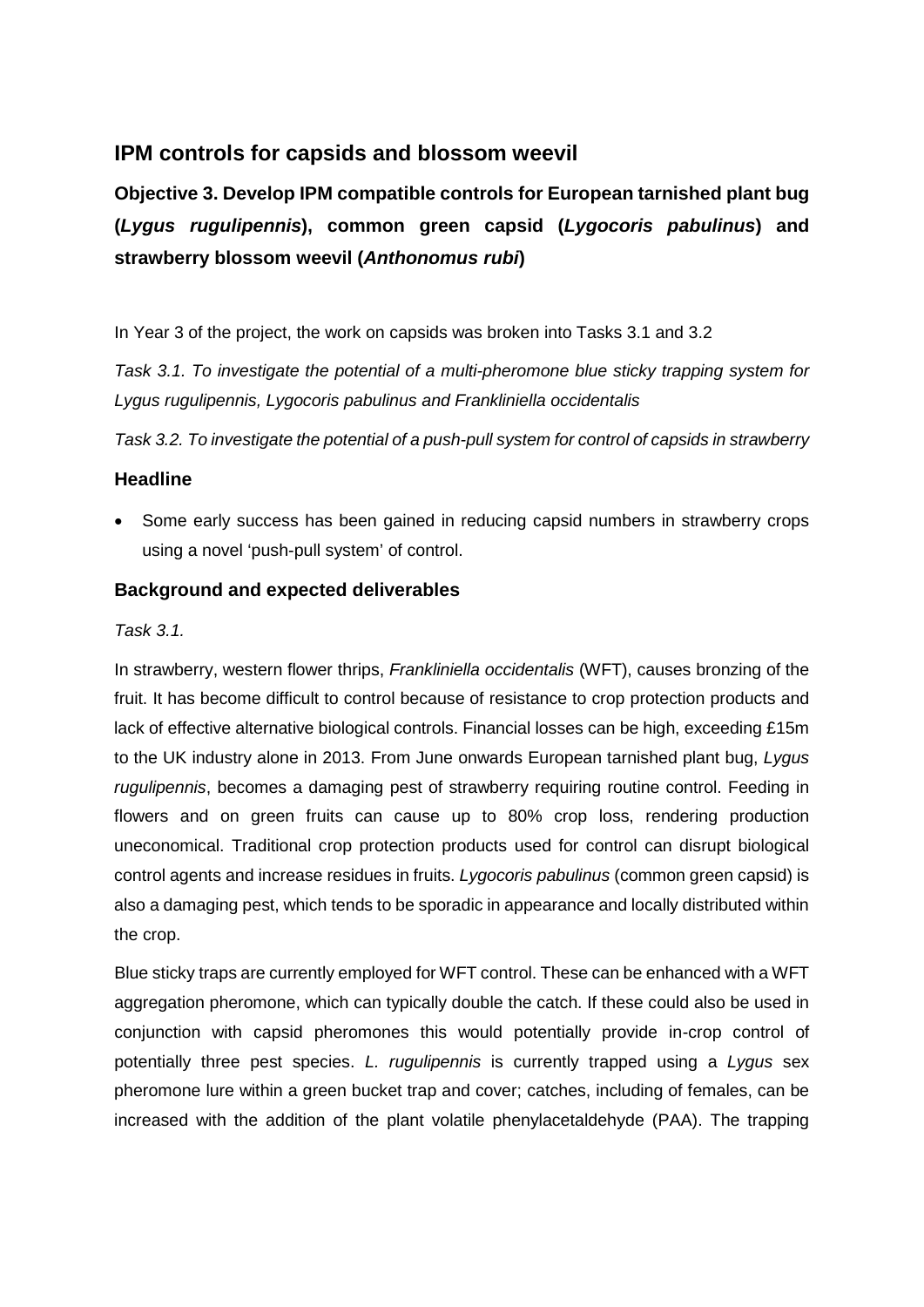system for *L. pabulinus* uses the same pheromone lure, but attached to a blue sticky trap placed vertically in the crop.

#### *Task 3.2.*

Push-pull strategies have both an element which repels insect pests (the push), and an attractant source to draw the pest away from the crop (the pull). In addition the pull can be combined with a killing agent to prevent the pest re-entering the crop and to reduce population growth. Using synthetic semiochemicals, a push-pull system could be deployed to enable medium-term control of capsids. This study investigated whether; 1) the capsids, *L. rugulipennis* and *L. pabulinus*, could be repelled from a strawberry crop using hexyl butyrate (push system), 2) perimeter pheromone trapping system (pull system) could be used in conjunction with the repellent system for improved efficacy and 3) whether *Lygus* damage (i.e. cat-facing of the fruit), was reduced where treatments were applied.

#### **Summary of the project and main conclusions**

#### *Task 3.1.*

We investigated whether *L. rugulipennis* and *L. pabulinus* can be attracted to blue sticky traps with the addition of a *Lygus* sex pheromone lure + PAA only or whether the *Lygus* pheromone + PAA can be used in conjunction with the WFT pheromone, and, finally, if beneficial arthropods are also attracted to the trapping system.

Experiments were set up in multiple strawberry crops in mid to late June and covered a twomonth period within 2017. Treatments included: 1) Blue dry sticky trap board - 25 cm x 10 cm, 2) blue dry sticky trap board + WFT pheromone lure, 3) blue dry sticky trap board + *Lygus* sex pheromone lure + PAA or 4) blue dry sticky trap board + WFT pheromone lure + *Lygus* sex pheromone lure + PAA. Traps were placed 10 m apart in a randomised block design.

As expected, *L. rugulipennis* and *L. pabulinus* were attracted to a blue sticky trap with *Lygus* sex pheromone + PAA. However, 20% of capsids could detach themselves from the blue sticky traps. The *Lygus* sex pheromone lure + PAA was compatible with the WFT pheromone and thrips catches were always higher when a WFT lure was present.

The PAA lure also appeared to attract lacewings and syrphids. PAA is essential to increase catches of the female *L. rugulipennis* however; the floral component may be detrimental to some beneficial species.

*Task 3.2.*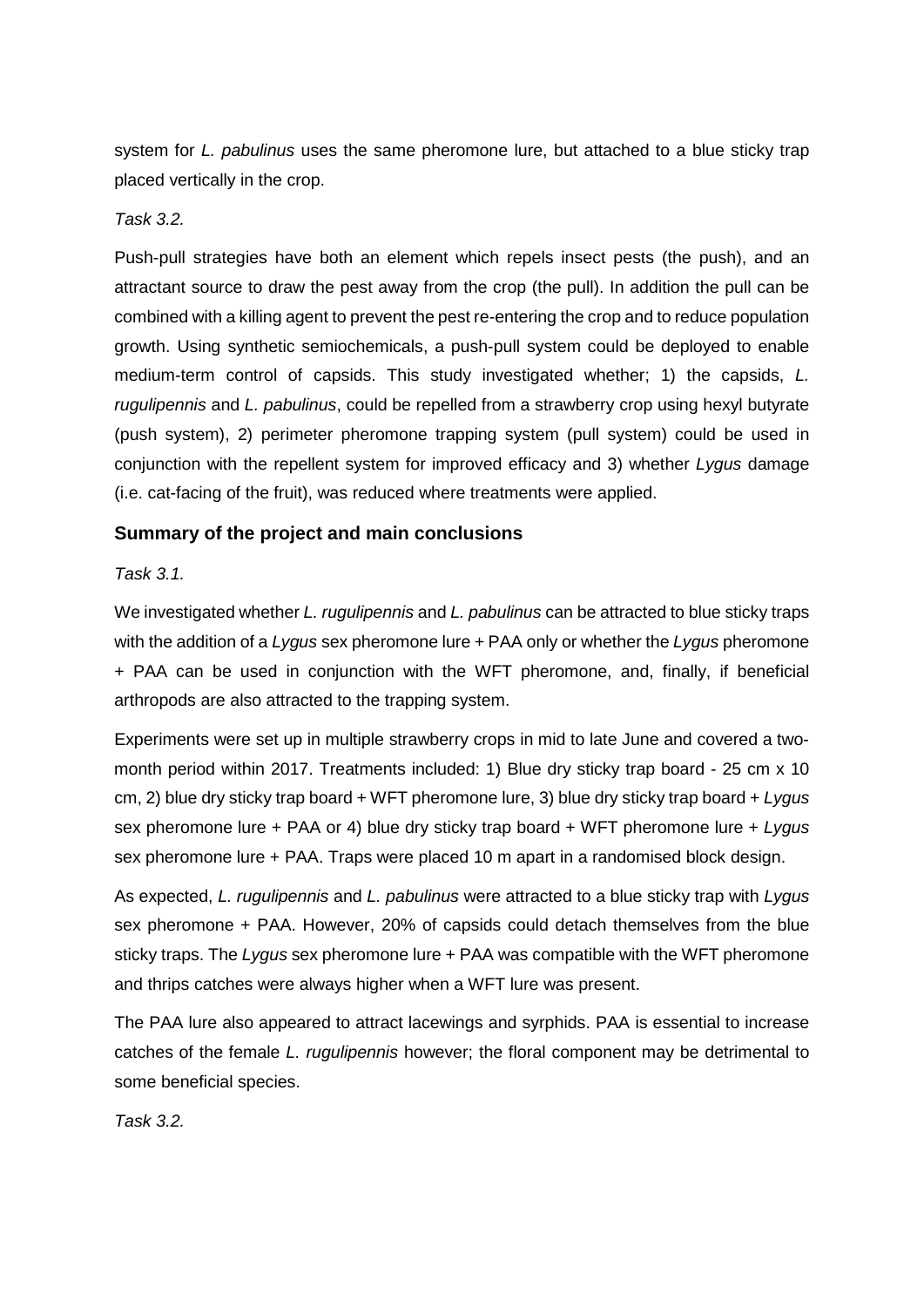A field experiment was set up as a randomised block design, with four tunnelled strawberry crops as replicates. Each treated area was a 25 m x 25 m plot. Treatments included:1) Push - Hexyl butyrate (HB) sachets every 2 m, 2) Pull - Lygus sex pheromone + PAA in green "bucket traps" every 8 m around the perimeter of the plot, 3) Push–Pull – treatment 1 and 2 combined or 4) control plot with no traps or repellents. The experiment ran for two months from 4 July and the effect on capsid numbers throughout the season and resultant fruit damage was monitored.

There were significantly fewer adult and nymph *L. rugulipennis* where the 'push' was applied compared to where the 'push' was not applied. Differences were not statistically significant for *L. pabulinus* adults and nymphs, although overall numbers were lower where a treatment was applied. There was no significant effect of 'pull' only treatment when used alone.

There was also significantly less fruit damage where there was a 'push' treatment and a 'pull' treatment were combined compared to no treatment. To our knowledge this is the first study to show that a push-pull strategy could give significant control of capsids.

#### **Financial benefits**

*Lygus rugulipennis* (European tarnished plant bug) and *Lygocoris pabulinus* (common green capsid) are serious pests on everbearer strawberries causing crop losses by feeding on developing fruits which become deformed and unmarketable. Over 50% of fruit may be downgraded as a result of capsid feeding in unsprayed crops. The development of improved trap and monitoring systems for capsids will help growers to identify the exact time of their appearance in the crop, allowing control measures to be implemented at the optimum time. Should traditional spray control products be employed, the numbers required can be reduced by applying at the optimum time, saving money on unnecessary sprays. Novel control methods such as the 'push-pull system' will help to reduce reliance on traditional control products, which will further reduce crop protection costs for growers. Such a system will also enhance biological control methods employed for other pests, increasing their efficacy and reducing the need to introduce additional numbers of predatory mites, further reducing costs.

#### **Action points for growers**

• It is too early to identify any positive action points from the work on this objective so far.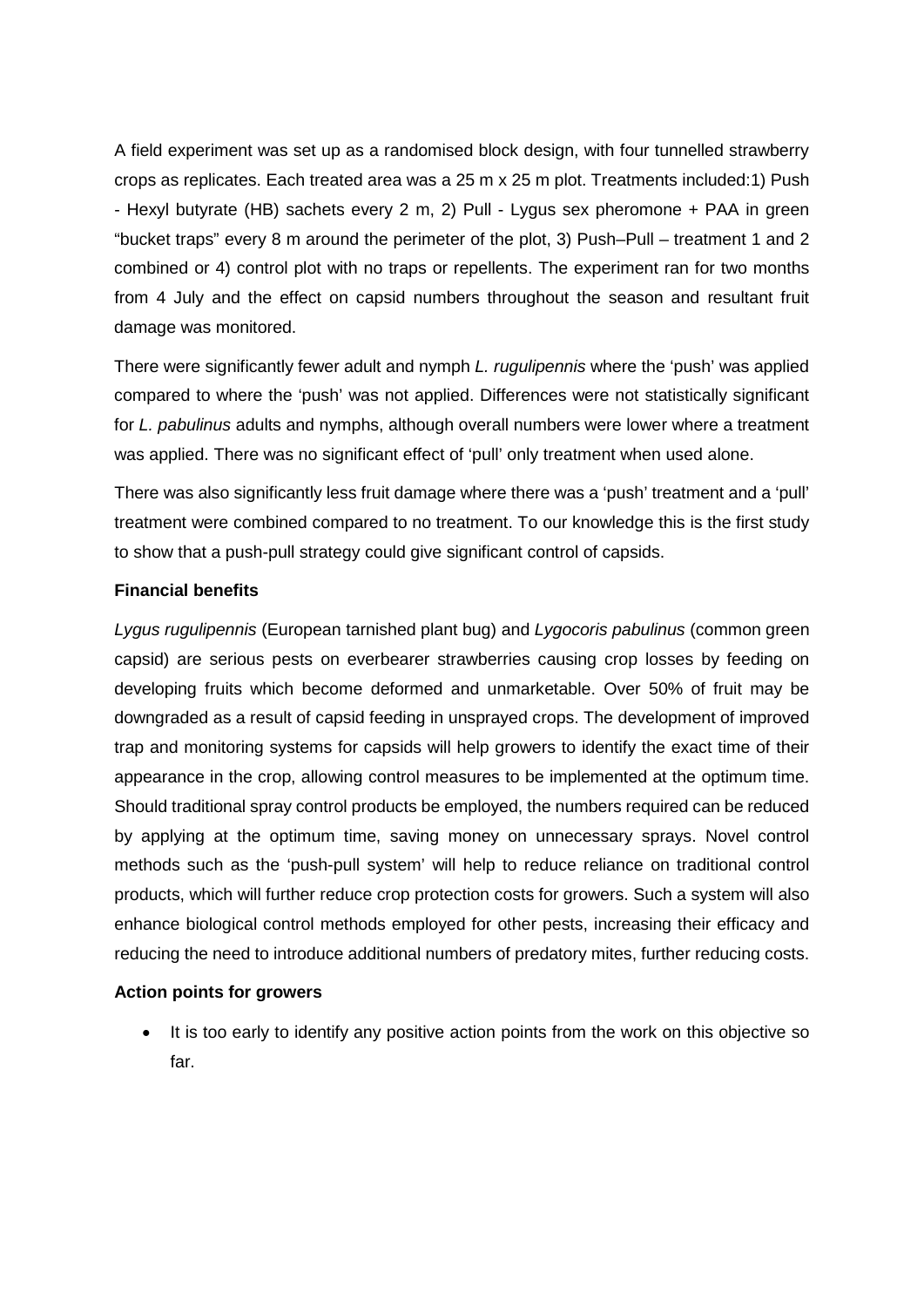## **Potato aphid**

## **Objective 4. Improve insecticide control of the potato aphid,** *Macrosiphum euphorbiae,* **so as to be more compatible with IPM programmes.**

In Year 3 of the project, the work on potato aphid concentrated on Task 4.2.

*Task 4.2. Determine the effect of low and fluctuating temperatures on the ability of aphid parasitoids to parasitise the potato aphid, Macrosiphum euphorbiae.*

#### **Headline**

• The parasitoids *Aphidius ervi* and *Praon volucre* require minimum temperatures of 8°C and 12°C respectively to effectively parasitise the potato aphid.

#### **Background and expected deliverables**

Several species of aphid are regularly found infesting strawberry crops. Five of the most frequently found and most damaging are the strawberry aphid (*Chaetosiphon fragaefolii*), the melon and cotton aphid (*Aphis gossypii*), the shallot aphid (*Myzus ascalonicus*), the glasshouse-potato aphid (*Aulacorthum solani*) and the potato aphid (*Macrosiphum euphorbiae*).

In recent years the control of early season aphids such as the potato aphid has become more problematic due to the withdrawal of commonly used insecticides. The remaining chemical options often have limited efficacy (AHDB Projects SF 140 and 156) and there is little evidence that biological controls are effective at the low temperatures experienced in early spring. The potato aphid causes damage to the crop through the production of honeydew and cast skins which result in sooty moulds and make the fruit unmarketable. Feeding action of these aphids can also result in distortion of the leaves and fruit. The species may breed all year round on strawberry crops if conditions allow and populations can build up rapidly in the spring.

Two aphid parasitoid species (*Aphidius ervi* and *Praon volucre*) commonly found in strawberry crops are known to readily parasitise potato aphid and may contribute to control. Both species occur naturally in the environment but can be introduced as biological control products as either a single species in the case of *A. ervi* or as part of a mix of six parasitoid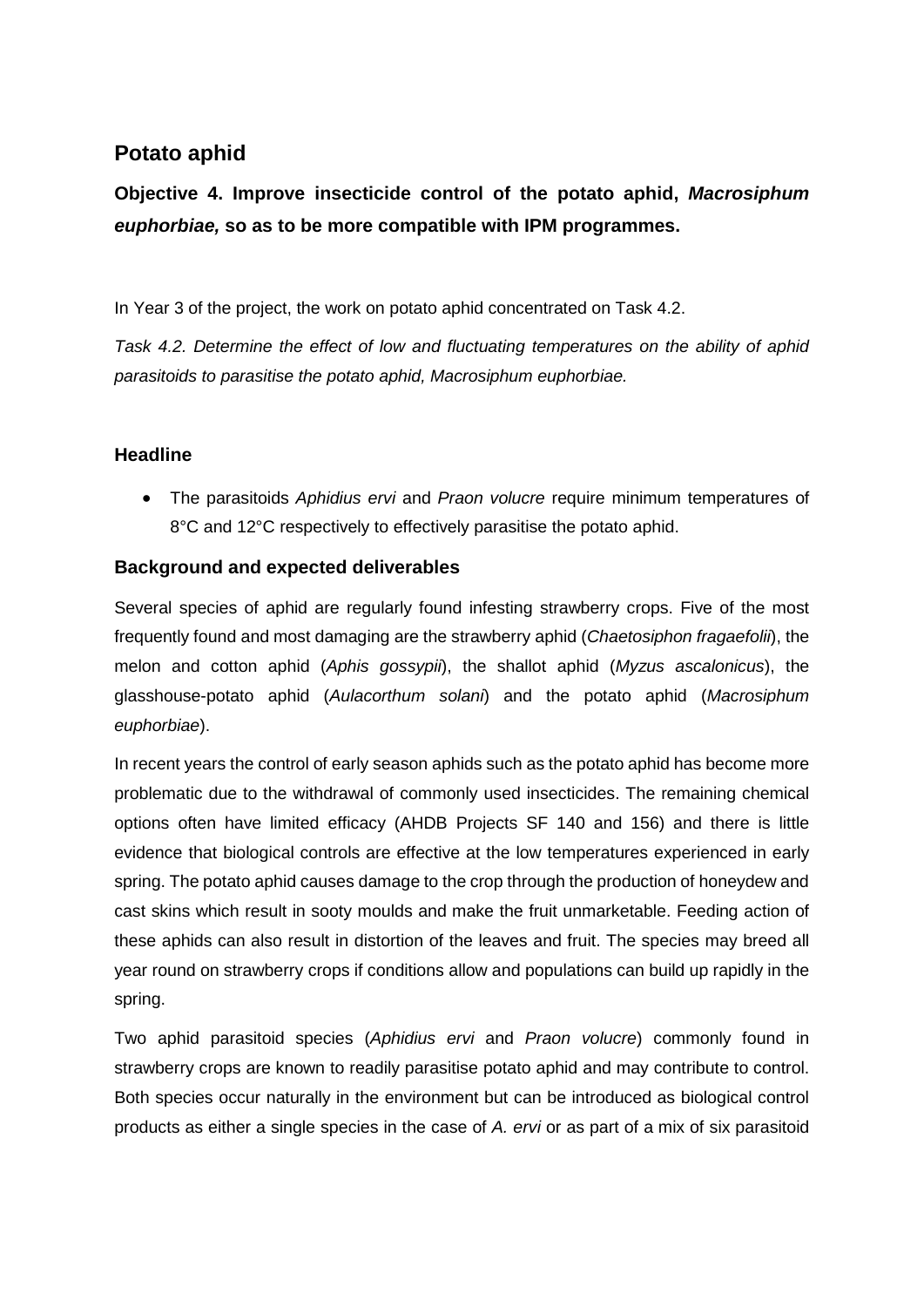species (*Aphidius colemani, A. ervi, A. matricariae, Praon volucre, Ephedrus cerasicola* and *Aphelinus abdominalis*).

Temperature is a key factor in determining the developmental time of insect species. Current knowledge suggests that the lower developmental threshold of *P. volucre* from the egg to mummy stage is 3.8°C and for mummy to adult development is 5.5°C. In comparison, the lower developmental thresholds for egg to mummy development and mummy to adult development of *A. ervi* in *Sitobion avenae* are 2.2°C and 6.6°C respectively. Although parasitoid development at low temperatures is extremely slow, *A. ervi* has been found to have a negative effect on pea aphid reproductive capacity following oviposition. This suggests that even if the parasitoid larvae do not kill the adult aphids as quickly early in the season, they may still be effective at reducing aphid populations.

Temperature can also affect the ability of the parasitoid to successfully locate and parasitise the aphid. Previous work has shown that oviposition by *A. ervi* and *P. volucre* on the grain aphid remained low below 10°C in both species. Flight and walking activity both increased with temperature, with *A. ervi* being consistently more active than *P. volcure*. The lower flight threshold was 10°C for both species and walking activity continued down to 8°C. This suggests that these parasitoid species would still be capable of locating aphids at low temperatures early in the season.

The aim of this work was to determine the effect of low and fluctuating temperatures on the ability of *A. ervi* and *P. volucre* to parasitise the potato aphid.

#### **Summary of the project and main conclusions**

Air temperatures recorded in a polytunnel and an unheated glasshouse located in West Sussex confirmed that from early in the year, temperatures were above minimum thresholds for parasitoid activity. In the studied polytunnel, air temperatures rose above 12°C for at least 18% of the time in the month of February 2014, increasing to 33% in March and 52% in April. In the studied unheated glasshouse, air temperatures rose above 12°C for at least 11% of the time in the month of February 2015, increasing to 33% in March and 82% in April.

A series of experiments were completed under controlled temperature conditions. Each experiment used an unfurled strawberry leaf placed in a glass Petri dish with the stem immersed in 2.5 ml of water. The leaf was infested with 10 potato aphid nymphs and conditioned at the treatment temperature for 24 hours prior to the start of the experiment. Mated female parasitoids were separated out into a different glass Petri dish with access to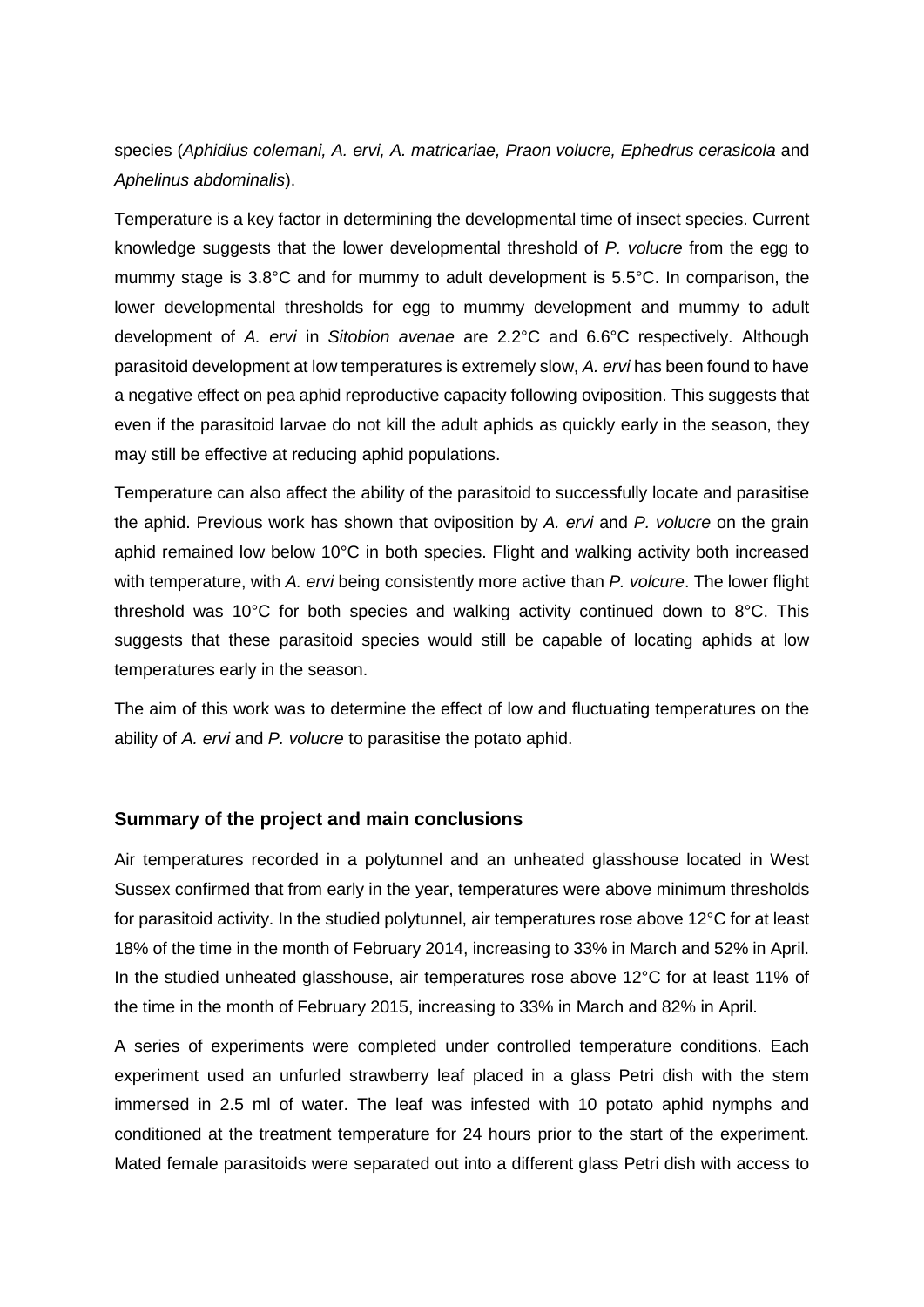a 20% sugar solution and conditioned similarly. Two female parasitoids were introduced to each dish of aphids and left for 24 hours at the treatment temperature. The parasitoids were then removed and the aphids were maintained on the strawberry leaf at 20°C for a further seven days before they were dissected to determine if parasitism had occurred. To confirm parasitoid larval development at low temperatures, additional replicates of parasitised aphid treatments and 20 mummies of each species were maintained at the lowest constant temperature at which parasitism was previously observed.

The minimum temperature at which parasitism of potato aphid by *A. ervi* occurred under constant conditions was 8°C. The minimum temperature at which parasitism of the same aphid species by *P. volucre* occurred under constant conditions was 12°C. There were a greater number of dishes with parasitism occurring in *A. ervi* compared to *P. volucre* as a result of the lower temperature threshold. Development of parasitoid larvae inside the aphid host was confirmed for both species of parasitoid in aphids maintained at constant low temperatures for two weeks. Similarly, adult emergence from aphid mummies was also confirmed at these constant low temperatures for both species.

Where temperatures fluctuated between 2°C and then eight hours at 8, 13 or 18°C, the minimum temperature at which parasitism by *A. ervi* occurred was 8°C. The minimum temperature at which parasitism by *P. volucre* occurred under fluctuating conditions was 13°C.

Both parasitoid species responded to higher temperature fluctuations (8°C for *A. ervi* and 13°C for *P. volucre*) and parasitised aphids in less than two hours when switched from 2°C.

#### **Financial benefits**

Potentially, if not controlled, aphid infestations can lead to complete crop loss. No quantitative data on industry average losses resulting from aphid infestation is available but conservatively assuming that 1% of the crop is lost, this is equivalent to 507 tonnes of strawberries; worth £2.1 million per annum. Improved control as a result of this work would reduce the scale of these losses considerably.

#### **Action points for growers**

- Consider autumn applications (post-harvest) of insecticides for aphid control as these have been shown to reduce populations of aphids found in crops the following year.
- Carefully monitor both aphid numbers and their associated natural enemies within crops in order to determine the need for insecticide sprays. Do not treat all fields the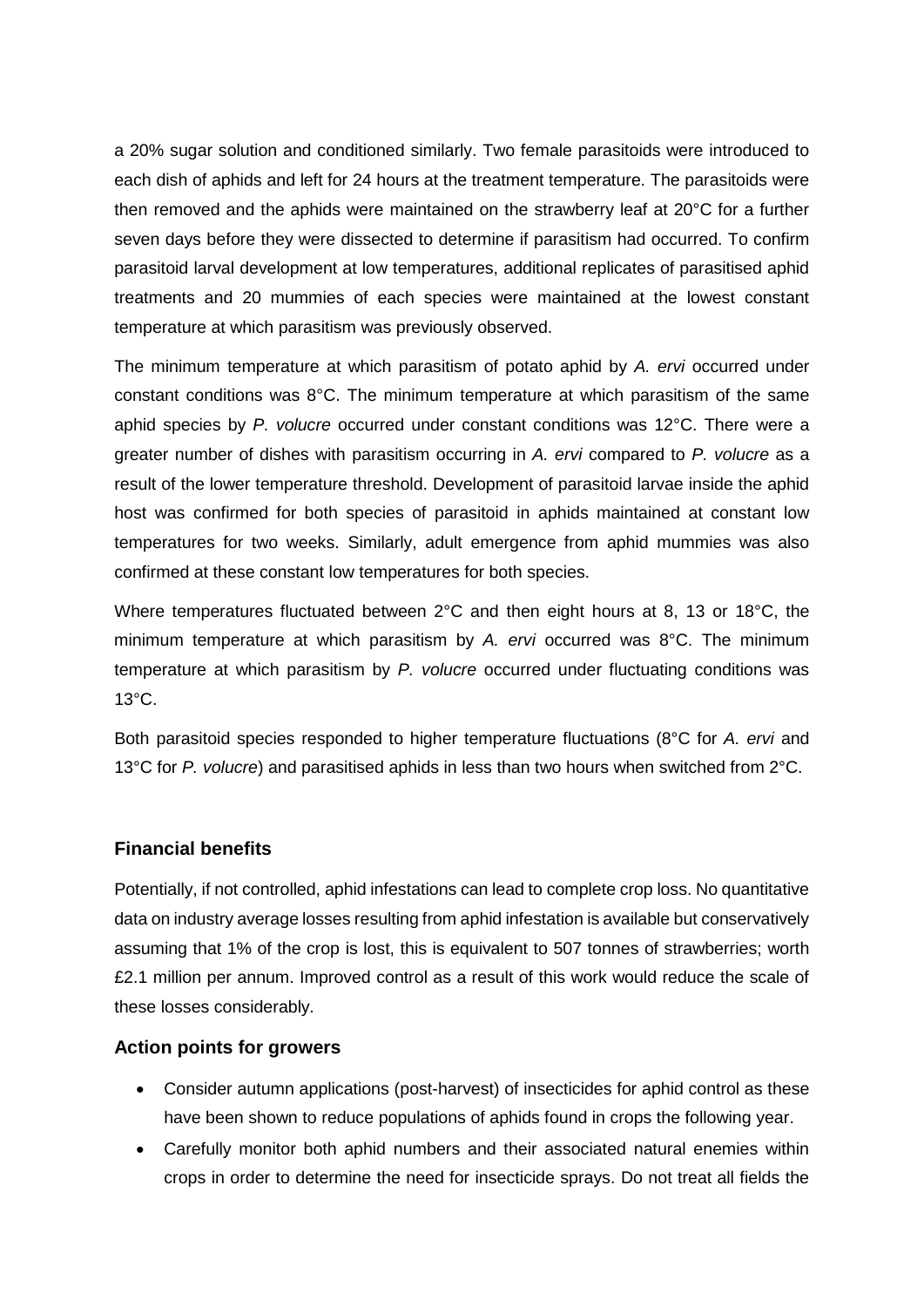same. Consider the species of aphid prevalent and the damage it may cause, including plant virus spread.

- Where spring applications of insecticides are considered necessary, growers should ensure that there is good spray coverage, in particular the undersides of leaves and the crown of the plant. Consider the use of water sensitive papers to visualise how effectively spray applications achieve this.
- Some populations of aphid pests e.g. the melon and cotton aphid (*Aphis gossypii*) have developed insecticide resistance. Growers should ensure that they follow insecticide resistance management guidelines on the product label and rotate between insecticides with different modes of action.
- It is important to carefully consider the compatibility of the available insecticide options with aphid natural enemies as well as the biological control programmes used to control other pests of strawberry crops.
- Consider early season releases of *Aphidius ervi* to control potato aphid when daytime temperature exceed 8°C regularly for at least part of the day. *Praon volucre* is currently only available as part of a mix of parasitoid species (including also *A. ervi*) and may also be considered for releases when daytime temperatures exceed 12°C regularly for at least part of the day.
- Although aphid parasitism may occur at low temperatures, the development of the aphid parasitoid will be very slow at these temperatures and may take several weeks to complete. The absence of mummified aphids does not, therefore, reliably indicate lack of parasitoid activity. Carefully monitor aphid populations within crops for presence of adult parasitoids. If possible, move some aphid infested plants to a warmer environment for 7-10 days, checking regularly for presence of mummified aphids.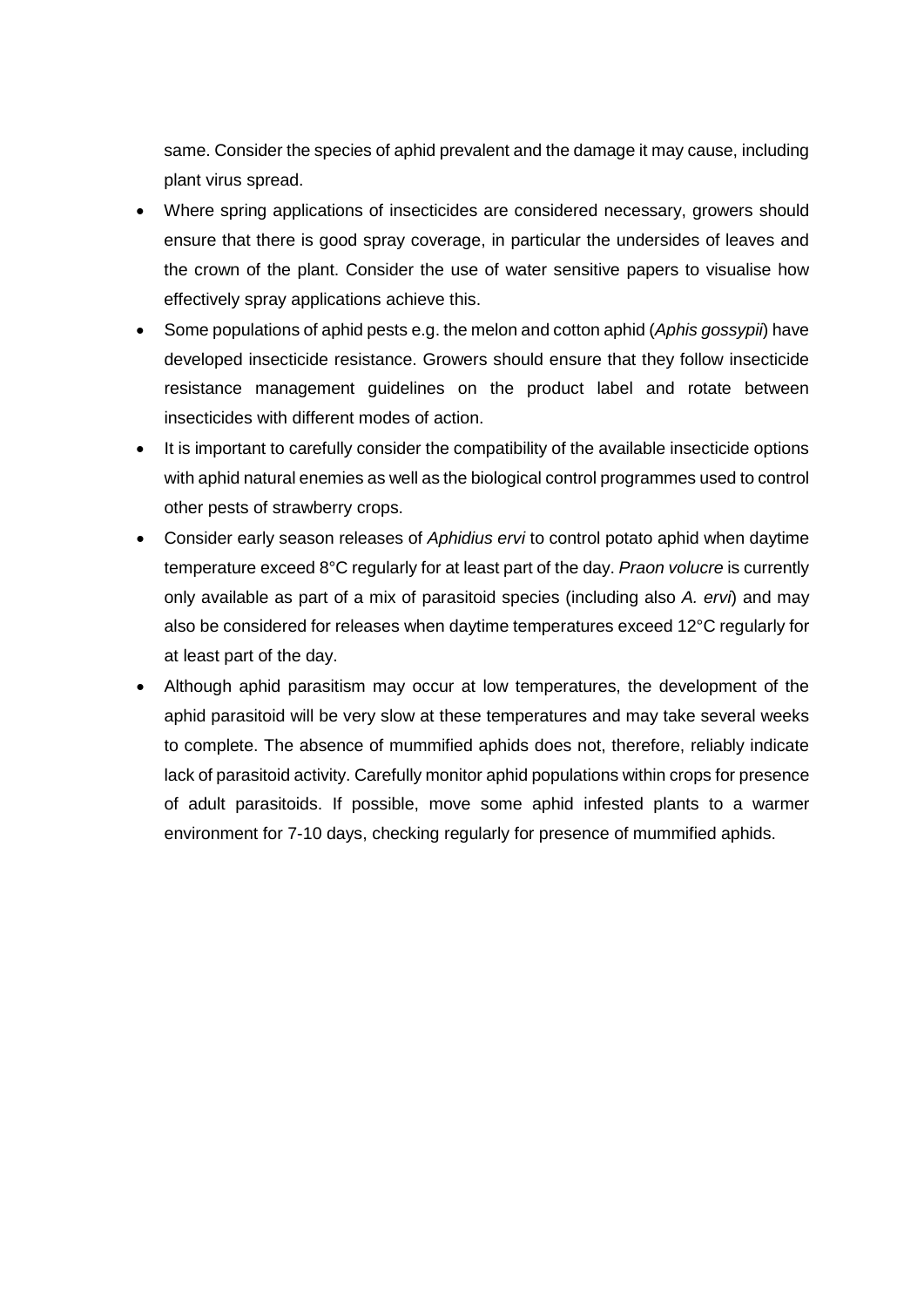## **Aphid control**

#### **Objective 5. Improve control of aphids through the growing season.**

In Year 3 of the project, the work on potato aphid concentrated on Task 5.1.

*Task 5.1. Thresholds for aphids and natural enemies; assessments to demonstrate confidence in control strategies.*

#### **Headline**

• Before June, there are very few natural enemies in strawberry crops and therefore other control measures should be employed to supress aphid populations until natural numbers build.

#### **Background and expected deliverables**

Strawberry crops are affected by a range of aphid pests. The most difficult to control is the potato aphid, as populations often resurge after spray application, probably due to incomplete control as shown in AHDB Project SF 140. In this project, it was also found that aphid numbers in the untreated plots had a tendency to decline rapidly by the end of the experiments because of the increases in natural enemies.

Crop protection sprays can be harmful to natural enemies which might otherwise be controlling pests in the crop. Often there is a lag between the build-up of the pest and the immigration and build-up of the predators and parasitoids. This lag period is often a critical time for the build-up of the natural enemies, but a time when sprays for aphids are more likely to be applied.

The aim of this study was to monitor and demonstrate the importance of naturally occurring aphid enemies in everbearer and June bearer strawberry crops. We compared three crops in both Junebearer and everbearer fields for aphid build-up in the crop, in relation to natural enemy appearance. We also aimed to demonstrate the effects of pest spray programmes on potato aphid and natural enemies and show the relationship between population 'peaks and toughs' of pest and natural enemies. Studies were made on two farms with historically different degrees of aphid and natural enemy numbers. On each farm, three Junebearer and three everbearer fields were selected. To obtain an overall picture of the changes in natural enemy populations throughout the year, fields were chosen within the same or as similar a landscape as possible on the farms. Hence they had the same potential pool of pests and natural enemies.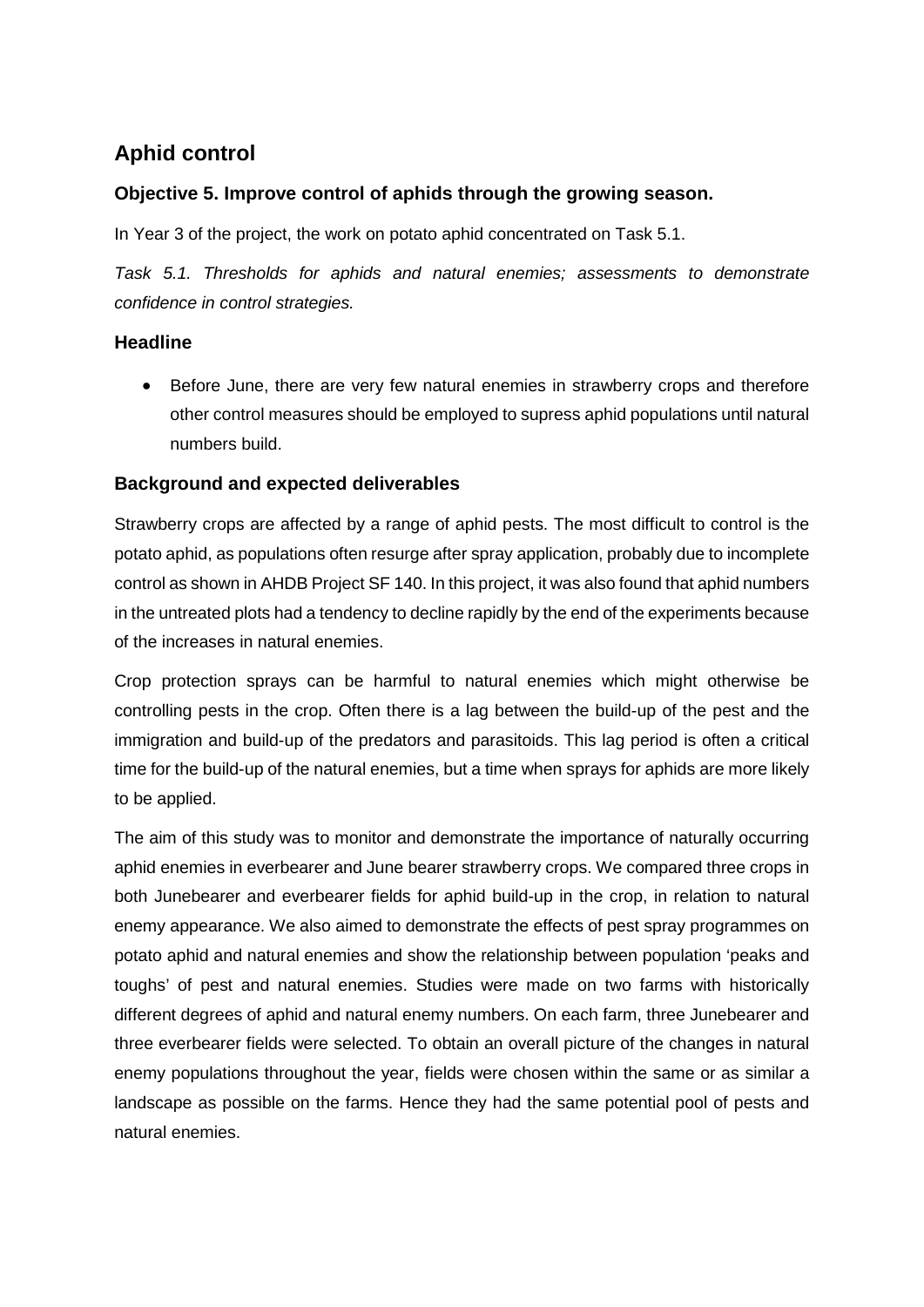#### **Summary of the project and main conclusions**

Both farms were visited each week from 5 April until 30 August. At each visit, 25 plants were thoroughly searched in a different central row of the cropping area and the numbers and species of aphids and natural enemies were counted and plotted.

There was a high variability in aphid species and numbers between farms and between crops in the same landscape. The main pest was potato aphid although other pests (*Aphis gossypii*, thrips, two-spotted spider mites and glasshouse whitefly) were present. Winged aphids peaked on 9 June. The main aphid predators recorded were the green lacewing and hoverfly larvae. Hoverfly larvae were present in low numbers across the two farms through the season and green lacewing larvae became more prevalent from 4 July. It is known that a single larva of the marmalade hoverfly (*Episyrphus balteatus*) can consume 660-1,140 aphids during development and a single green lacewing larva 566-789 aphids before pupating. Other predators, such as spiders, ladybirds and *Orius* were also observed in low numbers.

The parasitoids *Praon* sp. and *Aphidius* sp. were the main species parasitising aphids. *Aphelinus* sp. parasitism was also present but at a lower incidence.

The pest and natural enemy fauna was more diverse in the ever-bearers than in the June bearers. In both crop types, there were delays in the natural enemy's population growth compared to the pest population growth. However, with the increase of natural enemies, the number of aphids declined. It is evident from this study, so far, that before June there are very few natural enemies in strawberry crops and therefore other control measures should be employed to supress aphid populations until natural numbers build. Controls introduced by growers should be sensitive to the natural enemies likely to enter the crop later in the season.

#### **Financial benefits**

Potentially, if not controlled, aphid infestations can lead to complete crop loss. No quantitative data on industry average losses resulting from aphid infestation is available but conservatively assuming that 1% of the crop is lost, this is equivalent to 507 tonnes of strawberries; worth £2.1 million per annum. Improved control as a result of this work would reduce the scale of these losses considerably.

#### **Action points for growers**

• Consider carefully early season applications of pesticides and wherever possible select products that are likely to be less harmful to aphid parasitoids and *N. cucumeris* that may or may not be obvious within the crop. Use either